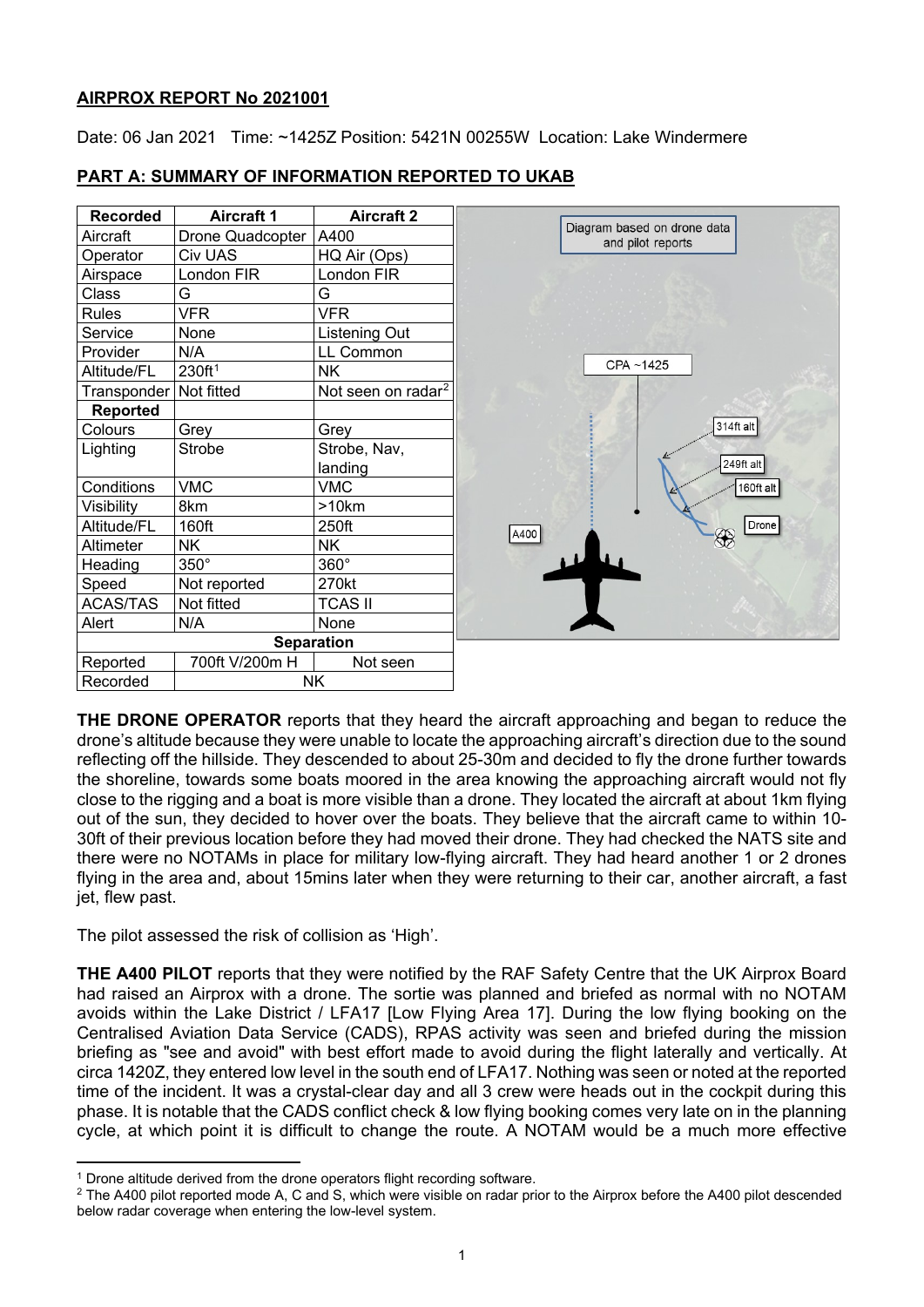protection for RPAS activity as this would be seen by crews at the planning stage and laterally avoided. CADS conflicts are usually treated as "see and avoid" or best effort to avoid laterally and vertically. From CADS, on passing the initial RPAS conflict, they were at 1000ft AGL in the descent and laterally displaced as per the CADS line. This CADS area would match with the time of reporting. The second CADS conflict was avoided vertically, executing this valley above 1000ft AGL.

The pilot assessed the risk of collision as 'Low'.

# **Analysis and Investigation**

## **A400 operating Authority**

There is a bit of a disconnect between the Military 250ft MSD and the UAS 400ft limit in that there is a built in 150ft confliction zone without any requirement for UAS to report their position. I commend the user in this case for submitting a report and for submitting data onto CADS, but CADS is an early situational awareness tool and not a guarantee that everyone is going to avoid you. The team conducted their pre-flight preparation in an appropriate manner and adjusted their planned flight route for the potential CADS confliction using both height and horizontal deconfliction measures. Given the increasing use of UAS in the national airspace and the current low flying methodology used in the UK (you can plan anywhere as long as it isn't in an avoid or prohibited in the Low Flying Handbook (LFHB)) we are operating in the *small sky little drone* mindset when operating below 400ft. I believe there will come a time where there is a requirement to either further restrict military low flying to designated routes (as in the US airspace) within which drone flying is prohibited above 250ft or further increase either the reporting requirements and/or the electronic conspicuity of UAS to ensure that the overlap in use of airspace is managed to ALARP.

# **UKAB Secretariat**

The Drone Quadcopter and A400 pilots shared an equal responsibility for collision avoidance and not to operate in such proximity to other aircraft as to create a collision hazard.[3](#page-1-0)

In a telephone call the drone operator said that they always have the drone's strobe lighting on and they always set the drone's 'return-to-home' at a level well below the normal operating height of lowflying aircraft (subject to the local area and obstacles) to ensure they can deconflict from any aircraft that may appear in their operating area. It was obvious that the drone operator had a good understanding of their responsibilities.

## **Comments**

## **HQ Air Command**

This Airprox was subject to a Local Investigation. The drone operator is to be commended for raising this Airprox and for their subsequent actions upon hearing an aircraft. Although the reported distances are large, this type of report helps to build awareness and can help provide ways to mitigate the risk of MAC with a drone. The publishing of civilian drone flights on CADS helps reduce the risk of collision; however, CADS has been subject of many Airprox discussions, where the data is historical and often the inputted data may not be wholly accurate, reducing the effectiveness for crews. A NOTAM also has merits for this type of operation, highlighting areas for crews to possibly avoid particularly if there are multiple drone operations. As the RAF Brize Norton DDH states, 'there will never be a substitute for good lookout and proactive decision making, as demonstrated by the drone operator on this occasion'. Due to the large CPA and the actions of the drone operator, the risk of collision was low.

<span id="page-1-0"></span><sup>3</sup> SERA.3205 Proximity. MAA RA 2307 paragraphs 1 and 2.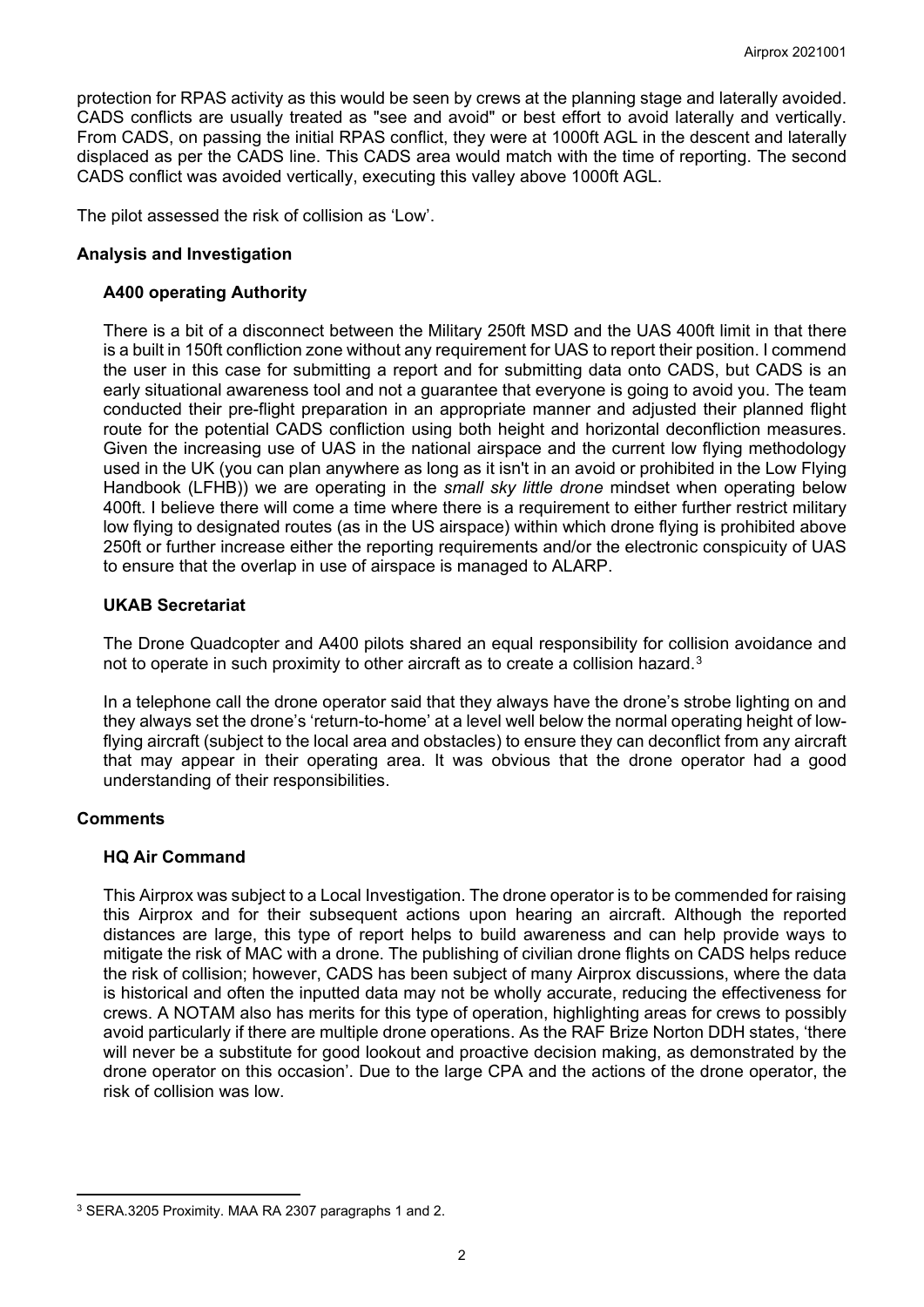#### **Summary**

An Airprox was reported when a Drone Quadcopter and an A400 flew into proximity at Lake Windermere at about 1425Z on Wednesday 6<sup>th</sup> January 2021. Both pilots were operating under VFR in VMC, neither pilot in receipt of a service.

#### **PART B: SUMMARY OF THE BOARD'S DISCUSSIONS**

Information available consisted of reports from both pilots, drone flight recording and reports from the appropriate operating authorities. Relevant contributory factors mentioned during the Board's discussions are highlighted within the text in bold, with the numbers referring to the Contributory Factors table displayed in Part C.

Due to the exceptional circumstances presented by the coronavirus pandemic, this incident was assessed as part of a 'virtual' UK Airprox Board meeting where members provided a combination of written contributions and dial-in/VTC comments.

The Board began by looking at the actions of the drone operator. They agreed that their actions served to demonstrate how safe activity by a drone operator in Class G airspace should be conducted to minimise the risk of collision with other airspace users. When the drone operator heard the low-flying aircraft approaching, they immediately descended the drone and recovered it to a safer area, which limited the risk of the drone and A400 coming into proximity. Prior to their flight the drone operator had checked the Military operational low flying training timetable, which is useful as a guide but not always fully up to date. If they had contacted the Low Flying Cell (LFC) they would have been supplied with the current low flying activity. The LFC would have entered their flight into the CADS system, this would have served to warn military pilots to increase their situational awareness when in the notified area of the drone. When a drone operator contacts the LFC this does not automatically generate a NOTAM if they are planning to remain below 400ft, in line with normal drone operating parameters. The drone operator said they were looking for any NOTAMs for military low-flying aircraft, although this action was commendable, routine fixed wing military low flying does not require a NOTAM and fixed wing aircraft can be operating down to 250ft Minimum Separation distance (MSD) as part of their ongoing requirement to conduct operational training.[4](#page-2-0)

The military Board member said that airspace users can contact the LFC to request information about low-flying aircraft in their operating area.<sup>[5](#page-2-1)</sup> Equally the LFC encourage drone operators and civil aircraft operating at lower levels who may conflict with military low-flying operations to inform them of their activity, either by email or telephone, so the LFC can log the activity on CADS. If the LFC believe a NOTAM $6$  is required the LFC will redirect the drone operator to AROps [\(arops@caa.co.uk\)](mailto:arops@caa.co.uk) to request NOTAM action. AROps will not publish a NOTAM for a RPAS unless they are operating above 400ft or outside normal RPAS operating constraints. Notifying the LFC should not be confused with NOTAM action which must be requested separately from AROps and considering doing both can be considered good practice.

Next the Board looked at the actions of the A400 pilot. They had checked CADS prior to their flight and were aware of the possibility of drone activity around their planned route and had briefed all the crew members to maintain an enhanced lookout when operating within the LFA's. The Board noted that although activity notified to the LFC and logged in CADS can alert military pilots to the activity on their planned route, it may not be available to the pilot if the LFC do not receive the information prior to a military pilot completing their pre-flight planning and leaving their planning facility for their aircraft. The A400 was equipped with TCAS II, but this requires the conflicting aircraft to be transponding for the confliction to be recognised, which was not the case in this incident (**CF2**).

<span id="page-2-0"></span><sup>4</sup> This MSD is reduced to 100ft for helicopters and for fixed wing in certain dedicated military low flying areas.

<span id="page-2-1"></span><sup>5</sup> <https://www.gov.uk/low-flying-in-your-area/find-out-about-low-flying-in-your-area>

<span id="page-2-2"></span> $6$  A NOTAM is a notice to alert aircraft pilots of potential hazards along a flight route or at a location that could affect the safety of the flight. It is not an avoidance instruction.